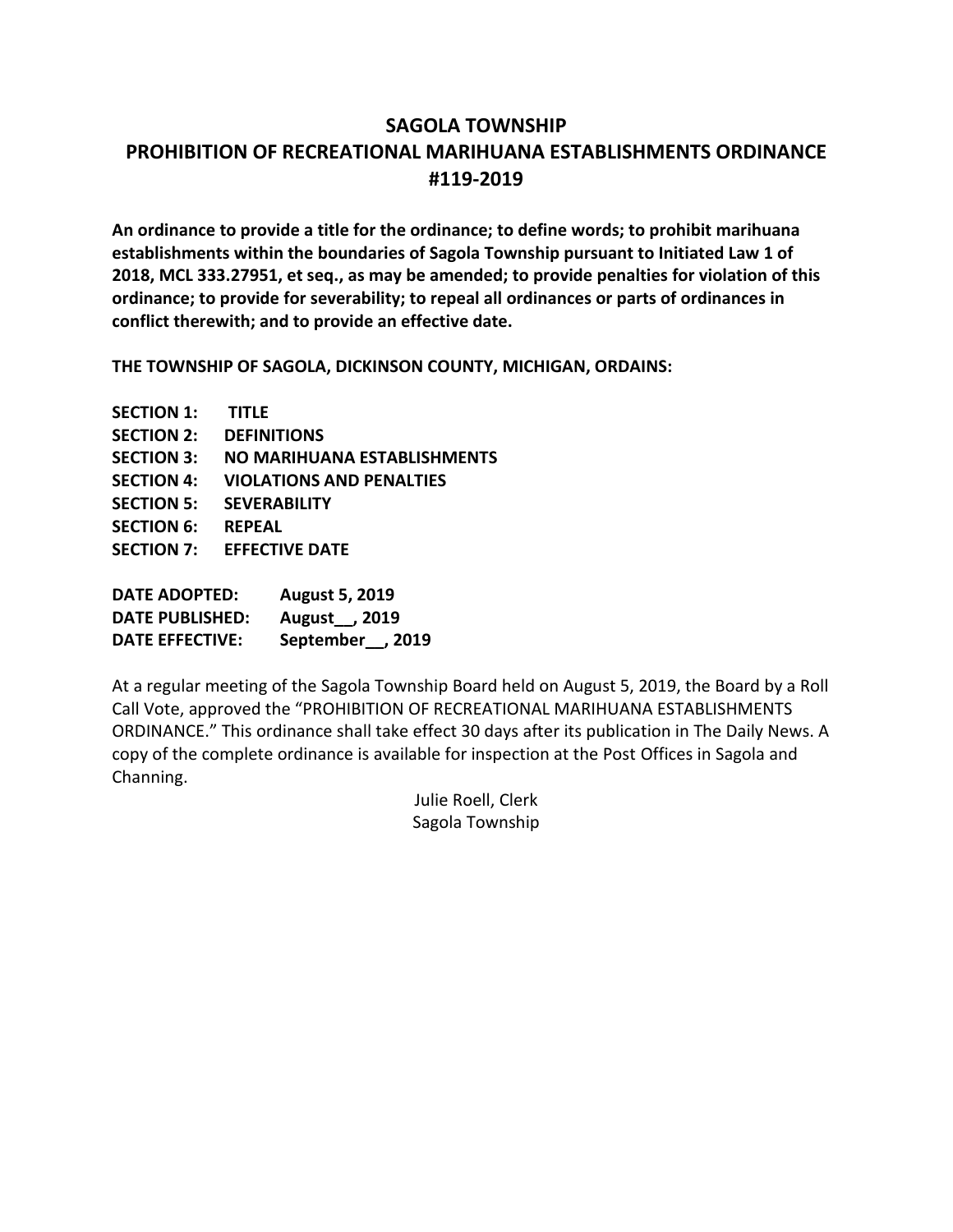# TOWNSHIP OF SAGOLA COUNTY OF DICKINSON, STATE OF MICHIGAN ORDINANCE NO. 119-2019 ADOPTED: AUGUST 5, 2019

## EFFECTIVE: 30 Days After Publication

# PROHIBITION OF RECREATIONAL MARIHUANA ESTABLISHMENTS ORDINANCE

An ordinance to provide a title for the ordinance; to define words; to prohibit marihuana establishments within the boundaries of Sagola Township pursuant to Initiated Law 1 of 2018, MCL 333.27951, et seq., as may be amended; to provide penalties for violation of this ordinance; to provide for severability; to repeal all ordinances or parts of ordinances in conflict therewith; and to provide an effective date.

# THE TOWNSHIP OF SAGOLA DICKINSON COUNTY, MICHIGAN

### ORDAINS:

### SECTION I TITLE

This ordinance shall be known as and may be cited as the Sagola Township Prohibition of Marihuana Establishments Ordinance.

#### SECTION II DEFINITIONS

Words used herein shall have the definitions as provided for in Initiated Law I of 2018, MCL 333.27951, et seq., as may be amended.

#### SECTION III NO MARIHUANA ESTABLISHMENTS

Sagola Township hereby prohibits all marihuana establishments within the boundaries of the Township pursuant to Initiated Law 1 of 2018, MCL 333.27951, et seq., as may be amended.

#### SECTION IV VIOLATIONS AND PENALTIES

1. Any person who disobeys neglects or refuses to comply with any provision of this ordinance or who causes allows or consents to any of the same shall be deemed to be responsible for the violation of this ordinance. A violation of this ordinance is deemed to be a nuisance per se.

2. A violation of this ordinance is a municipal civil infraction, for which the fines shall not be less than \$100 nor more than \$500, in the discretion of the Court. The foregoing sanctions shall be in addition to the rights of the Township to proceed at law or equity with other appropriate and proper remedies. Additionally, the violator shall pay costs which may include all expenses, direct and indirect, which the Township incurs in connection with the municipal civil infraction.